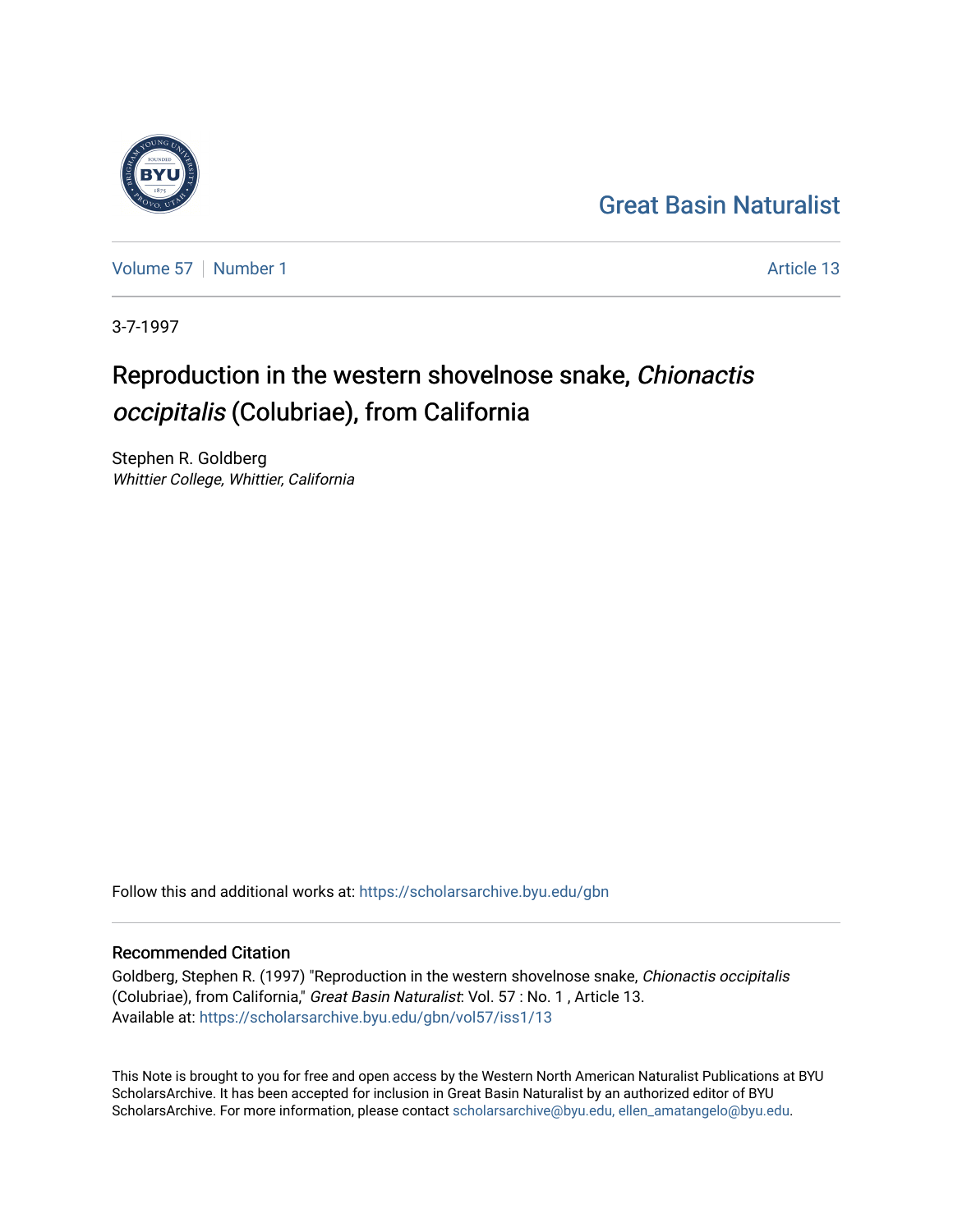Great Basin Naturalist 57(1), © 1997, pp. 85-87

## REPRODUCTION IN THE WESTERN SHOVELNOSE SNAKE, *CHIONACTIS OCCIPITALIS* (COLUBRIDAE), FROM CALIFORNIA

### Stephen R. Goldberg!

Key *words; reproduction,* Chionactis occipitalis, *western shovelnose snake, California.*

I examined 135 *Chionactis occipitalis (109* males, mean snout-vent length [SVL] = 243.1 mm + 20.2 *s,* range 194-288 mm; 26 females, mean  $SVL = 267.8$  mm  $\pm$  23.5 *s*, range 198-308 mm) from California in the herpetology collections of Arizona State University (ABU), Tempe; Museum of Vertebrate Zoology, University of California at Berkeley (MVZ); and the Natural History Museum of Los Angeles County (LACM), Los Angeles (Appendix 1). Counts were made of oviductal eggs or enlarged follicles (>3 mm diameter). The left gonad and part of the male kidney were removed for histological examination, embedded in paraffin, and cut into  $5 \mu m$  sections. Slides were stained by Harris' hematoxylin followed by eosin counterstain. Testes slides were examined to determine the stage of the male cycle; ovary slides were examined for the presence of yolk deposition. Kidney sexual segments were examined for secretory activity. Histology slides are deposited in LACM. Data On the male *Chionactis occipitalis* seasonal testicular cycle are presented in Table 1. Testicular histology was similar to that reported in Goldberg and Parker (1975) for 2 other colubrid snakes, *Masticophis taeniatus* and *Pituophis melanoleucus.* In the regressed testes

The western shovelnose snake *(Chionactis occipitalis)* occurs from southwestern Nevada to the upper end of the Gulf of California, Mexico, and southern Arizona to the desert base of peninsular ranges of southern California (Stebbins 1985). Anecdotal accounts of reproduction in this species appear in Cowles (1941), Wright and Wright (1957), Stebbins (1954, 1985), and Behler and King (1979). In this report I provide information on reproduction of C. *occipitalis* from California.

IDepartment of Biology, Whittier College, Whittier, CA 90608.



seminiferous tubules contained spermatogonia and Sertoli cells. In recrudescence there was renewal of spermatogenic cells characterized by spermatogonial divisions; primary and secondary spermatocytes and spermatids may have been present. Metamorphosing spermatids and mature sperm were present in spermiogenesis.

Spermiogenic males were found March through July (Table I). Epididymides and vasa deferentia of spermiogenic males contained sperm. The smallest spermiogenic male measured 194 mm in BVL. Males with regressed testes first appeared in June, suggesting the testicular cycle was nearing its conclusion. The sexual segment of the kidney was enlarged and contained densely staining secretory granules in spermiogenic males. According to Saint Girons (1982), mating coincides with hypertrophy of the sexual kidney segment. Johnson et al. (1982) reported that elevations of blood testosterone levels coincided with hypertrophy of the renal sexual segment in the cottonmouth *(Agkistrodon piscivorous*). The lack of spermiogenic males and the occurrence of males with regressed testes during August-November likely indicate that *Chionactis occipitalis* does not breed during this period. Data on the *Chionactis occipitalis* seasonal ovarian cycle are presented in Table 2. Reproductively active females were found May-July. I recorded 6 clutch sizes, 11 May, 3 enlarged follicles (4-5 mm diameter); 18 May, 3 enlarged follicles (5-6 mm diameter); 24 May, 2 oviductal eggs (4-5 mm diameter); 27 May, 2 oviductal eggs (5–6 mm diameter); 2 June, 4 enlarged follicles (3-4 mm diameter); 8 July, 2 enlarged follicles (3–4 mm diameter). The vitellogenic follicles in 1 female from 13 August were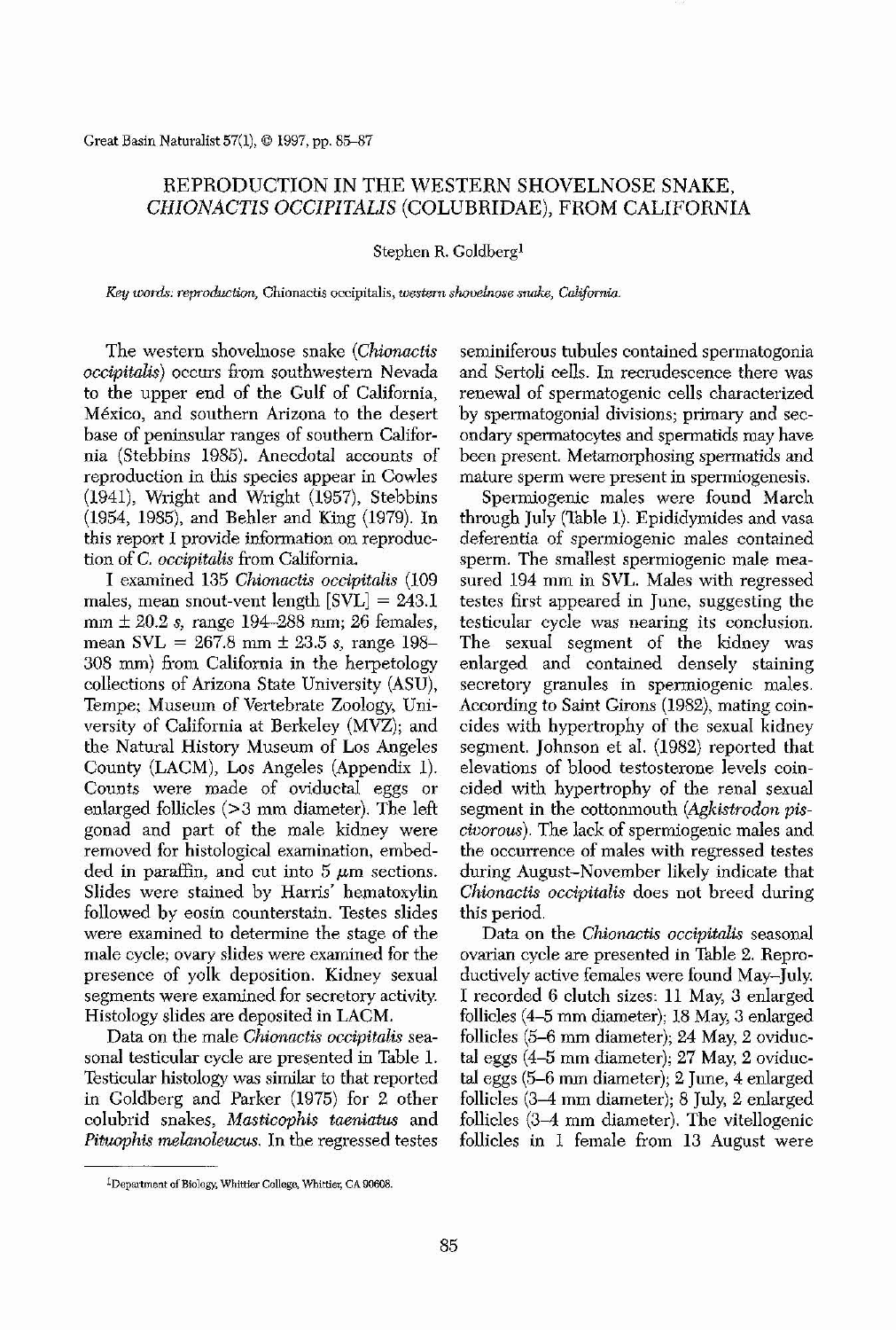| Month     |    | Regressed | Recrudescence | Spermiogenesis |
|-----------|----|-----------|---------------|----------------|
| March     |    |           |               |                |
| April     | 22 |           |               | 19             |
| May       | 36 |           |               | 36             |
| June      | 27 |           |               | 23             |
| July      | 13 |           |               |                |
| August    |    |           |               |                |
| September |    |           |               |                |
| November  |    |           |               |                |

TABLE 1. Monthly distribution of conditions in seasonal testicular cycle of *Chionactis occipitalis*. Values shown are the numbers of males exhibiting each of the 3 conditions.

TABLE 2. Monthly distribution of conditions in seasonal ovarian cycle of Chionactis *occipitalis*. Values shown are the number of females exhibiting each of the 4 conditions.

| Month     | Inactive | Yolk deposition | <b>Enlarged follicles</b> | Oviductal eggs |
|-----------|----------|-----------------|---------------------------|----------------|
| March     |          |                 |                           |                |
| April     |          |                 |                           |                |
| May       |          |                 |                           |                |
| June      |          |                 |                           |                |
| July      |          |                 |                           |                |
| August    |          |                 |                           |                |
| September |          |                 |                           |                |

undergoing atresia (degeneration). It is thus unlikely that an egg clutch would have been produced. The smallest reproductively active female (enlarged follicles >5 mm diameter) measured 257 mm in SVL. No evidence of reproductive activity (yolk deposition) was seen in the 19 remaining females.

# year for 85 snake species and found proportions varied from 7% to 70%. [ have found

# Arizona (Goldberg 1995c).

Klauber (1931,1951) reported *Chwnactis occipitalis* has a seasonal activity pattern in southern California that peaks in May-June, with few snakes observed after the end of June (Klauber 1951). This marked seasonal activity pattern accounts for the scarcity of C. *occipitalis* in herpetology collections from months other than May-June and explains why most of my specimens were from these two months. Nevertheless, it is clear from the high percentages of spermiogenic males in May (36/36, l00%) and June (23/27, *B5%)* that the peak of *C. occipitalis* mating activity coincides with the time of maximum aboveground activity. Moreover, the appearance of 4 of 27 (15%) regressed males in June, 5 of 13 (38%) in July, and 4 of 4 (100%) in August suggests the mating period of *C. occipitalis* is concluding. A similar pattern of peak reproductive activity coinciding with maximum aboveground activity occurred in *Chilomeniscus cinctus* from

Information on reproduction in *Chionactis occipitalis* includes reports of clutch sizes (2-4; Klauher 1951, Stebbins 1954, 1985, Wright and Wright 1957, Behler and King 1979); clutches are deposited during summer (Behler and King 1979, Stebbins 1985). Cowles (1941) reported 2 March females containing 6 and 9 enlarged ova. Thus, my clutch sizes (2-4) are within the range of previously reported values. The smallest reproductively active female C. *occipitalis* (257 mm SVL) was smaller than the minimal size (289 mm) reported by Klauber (1951).

Only 6 of 24 (25%) of the female sample (collected April–August) were reproductively active, suggesting only part of the female population breeds each year. Breeding by only part of the female population appears to be widespread in snakes. Seigel and Ford (1987) surveyed proportions of hreeding females per only part of the female population to breed each year in other North American desert snakes' *Chiknnen;"cu.s cinetus, Phyllorhynehu.s browni, P. decurtatus, Salvadora hexalepis, and Trimorphodon biscutatus* (Goldberg 1995a, 1995b,1995c, 1996).